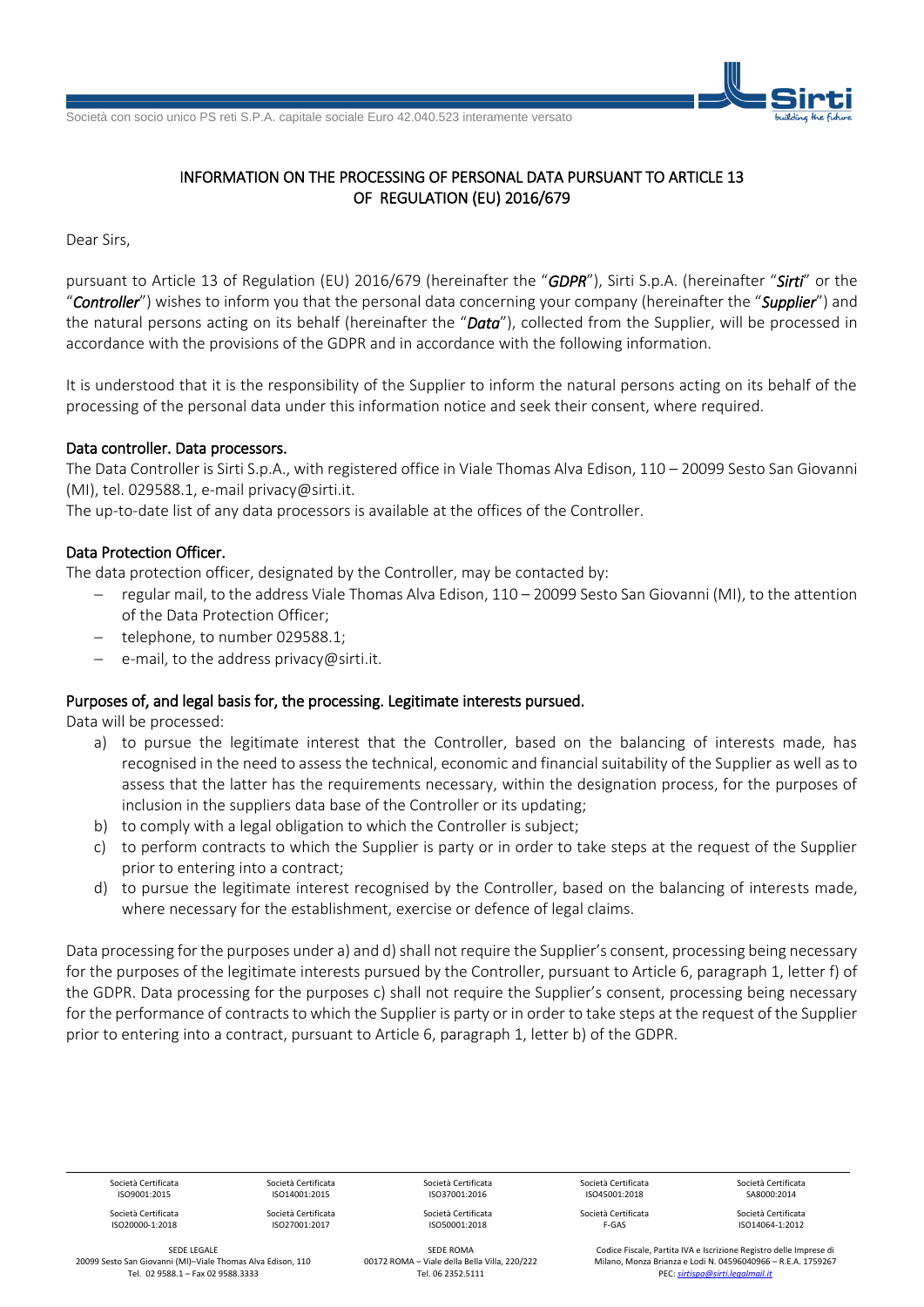

Società con socio unico PS reti S.P.A. capitale sociale Euro 42.040.523 interamente versato

#### Provision of data and consequences of refusal.

The provision of Data for the purposes under b) and c) above is, respectively, a legal and contractual obligation. Instead, the provision of Data for the purposes under a) and d) is optional but necessary to pursue the legitimate interests of the Controller set out above. In all these cases, failure to provide Data shall involve the Controller being prevented from establishing business relationships with the Supplier.

#### Methods of processing.

Data will be processed manually and electronically, also by inclusion and organisation in databases, in compliance with the provisions of the GDPR on security measures.

#### Recipients or categories of recipients.

Data may be made accessible, disclosed or communicated to the following persons, to be appointed by the Controller, depending on the cases, as processors or persons in charge of the processing:

- companies of the group to which the Controller belongs (parent companies, subsidiaries, affiliated companies), employees and/or collaborators in whatever capacity of the Controller and/or of companies of the group to which the Controller belongs;
- public or private persons, natural persons or legal entities, to whom the Controller may resort to carry out the activities instrumental to achieving the above-mentioned goals or to whom the Controller is statutorily or contractually required to disclose the Data.

Data shall in no event be disseminated.

### Storage time.

Data and Contact Data will be stored for a period of time equivalent to the limitation period of the rights enforceable by the Controller, as applicable from time to time.

#### Rights of access, erasure, restriction and portability.

Data subjects shall have the rights set out in Articles 15-20 of the GDPR. By way of example, each data subject shall have the right:

- a) to obtain confirmation as to whether or not Data concerning him or her are being processed;
- b) if Data is being processed, to obtain access to the personal data and to the information relating to the processing as well as to request a copy of the personal data;
- c) to obtain rectification of inaccurate personal data and to have incomplete personal data completed;
- d) if any of the conditions under Article 17 of the GDPR exists, to obtain the erasure of the personal data concerning him or her;
- e) in the cases provided for by Article 18 of the GDPR, to obtain restriction of processing;
- f) to receive the personal data concerning him or her in a structured, commonly used and machinereadable format, and to transmit it to another controller, where technically feasible.

#### Right to object.

Each data subject shall have the right to object at any time to the processing of personal data concerning him or her carried out to pursue the legitimate interests of the Controller. In case of objection, personal data shall no longer be processed, unless there are legitimate grounds for processing that override the interests, rights and freedoms of the data subject or when required for the establishment, exercise or defence of legal claims.